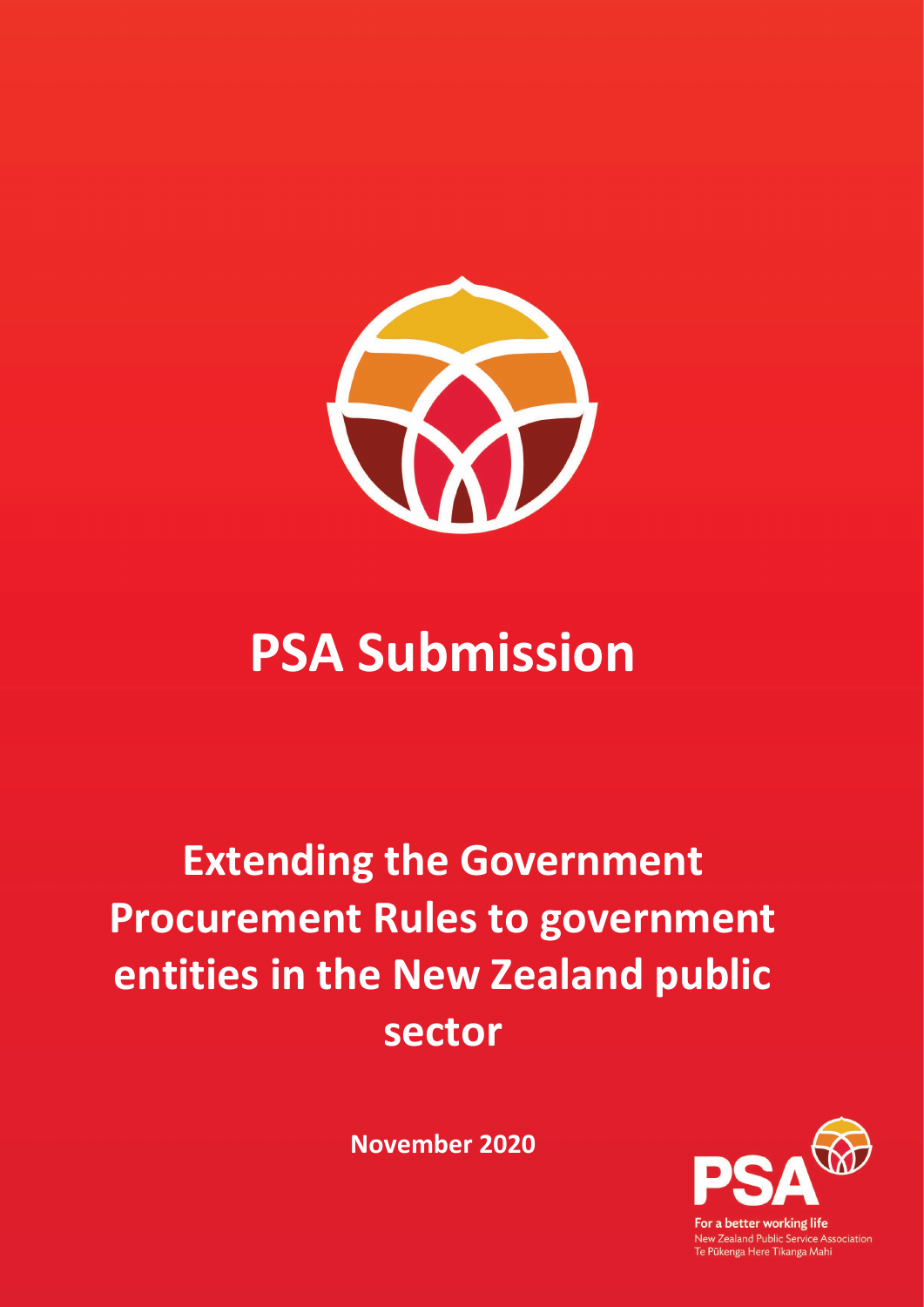

## **About the PSA**

The New Zealand Public Service Association Te Pūkenga Here Tikanga Mahi (the PSA) is the largest trade union in New Zealand with over 77,000 members. We are a democratic organisation representing members in the public service, the wider state sector (the district health boards, crown research institutes and other crown entities), state owned enterprises, local government, tertiary education institutions and non-governmental organisations working in the health, social services and community sectors.

The PSA has been advocating for strong, innovative and effective public and community services since our establishment in 1913. People join the PSA to negotiate their terms of employment collectively, to have a voice within their workplace and to have an independent public voice on the quality of public and community services and how they're delivered.

The PSA is an affiliate of the New Zealand Council of Trade Unions Te Kauae Kaimahi (CTU).

## **Our submission**

Thank you for the opportunity to comment on extending the government procurement rules to government entities in the New Zealand public sector.

The PSA supports good procurement rules in New Zealand and supports extending the rules to cover more of the public sector.

This submission covers two areas:

- 1. Why we support the extension of the procurement rules
- 2. What the Government can do to enhance these rules.

### **Why we support the extension of the procurement rules**

The Public Service Association (PSA) Te Pūkenga Here Tikanga Mahi represents over 77, 000 people working in central and local government, District Health Boards (DHBs) and in government funded community public services. Our members have a professional and personal interest in high quality public services and infrastructure, and in decent working conditions for people working to deliver publicly delivered and contracted services.

Currently, the procurement rules apply across our areas of coverage including to Public Service departments, Crown agencies, DHBs, autonomous and independent Crown entities and Crown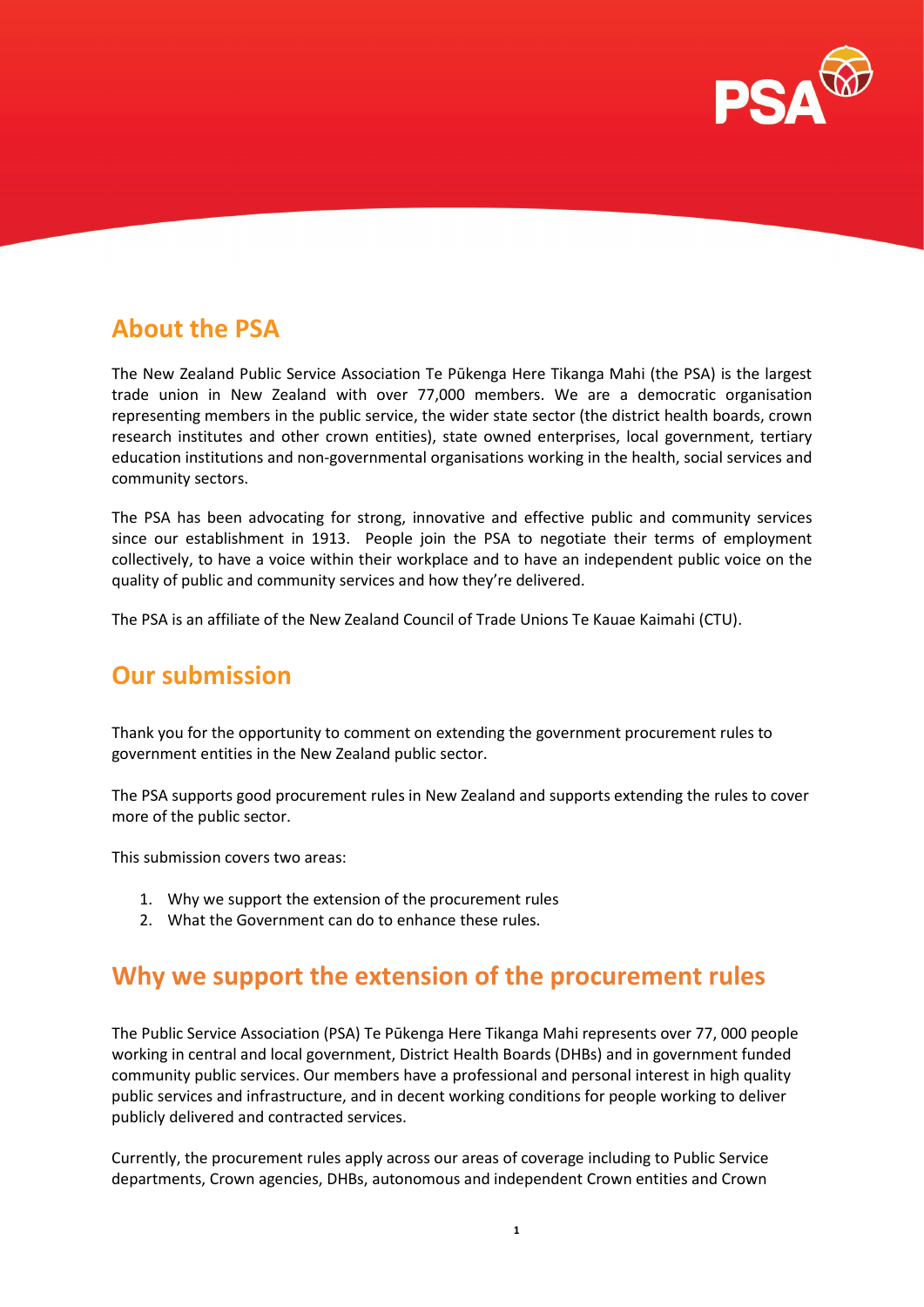owned enterprises; as well as to some but not all Crown Research Institutes (CRIs). The extension of the rules would cover further organisations where our members work, including State Owned Enterprises (SOEs) and local authorities.

The PSA agrees that strong procurement rules provide an opportunity to achieve better social and economic outcomes for New Zealanders, as well as ensuring appropriate spending of taxpayer money. However, the PSA recommends that the current procurement rules are strengthened further and provide organisations with firmer guidelines on environmental and social outcomes. Extending the rules to mandatorily apply to more of the public sector is one step towards ensuing organisations are held to account for poor procurement practices.

## **What the government can do to enhance these rules.**

#### **Public by default**

We would like to see a greater emphasis on building the capacity and capability of the public service to deliver services directly, and a move to a 'public by default' approach. We advocate for the introduction of a broad public interest test before a decision is made to contract out a service. Included in such a test would be consideration of the impact of outsourcing on democratic accountability and control of a service, employment conditions of workers, and an assessment of the full and long-term costs and benefits to the government and to communities of contracting out.

#### **Public good**

The PSA recommends that specific standards are introduced to ensure that companies follow the legal requirements of operating in New Zealand. It is not in the public interest to have companies securing contracts when they have committed offences and the state has a responsibility to ensure that good practice for public good is enforced.

The rules should specify minimum standards and sanctions when a supplier hasn't respected, protected or fulfilled obligations, especially with regards to minimum standards and overall, with regards to the public good and interest. In addition, selection criteria need to specify when interested suppliers shall be excluded from participation in a procurement procedure such as previous criminal offences, breaches of labour law, labour exploitation or trafficking.

#### **Worker voice**

Procurement processes and outcomes are greatly enhanced by the inclusion of mandated worker voice through the contract design, procurement and implementation process and should be included as part of every tendering process and decision. We recommend that this be required of all public tenders and that union representation should be mandatory in the ongoing monitoring of that contract. This is to ensure that good employment practices are maintained in an open and transparent way.

#### **Employment conditions**

Many of our members working in contracted public services – such as in social services and in health and disability services - experience low wages, minimal employment protections, and insecure work. Currently, the procurement rules require improved working conditions only for designated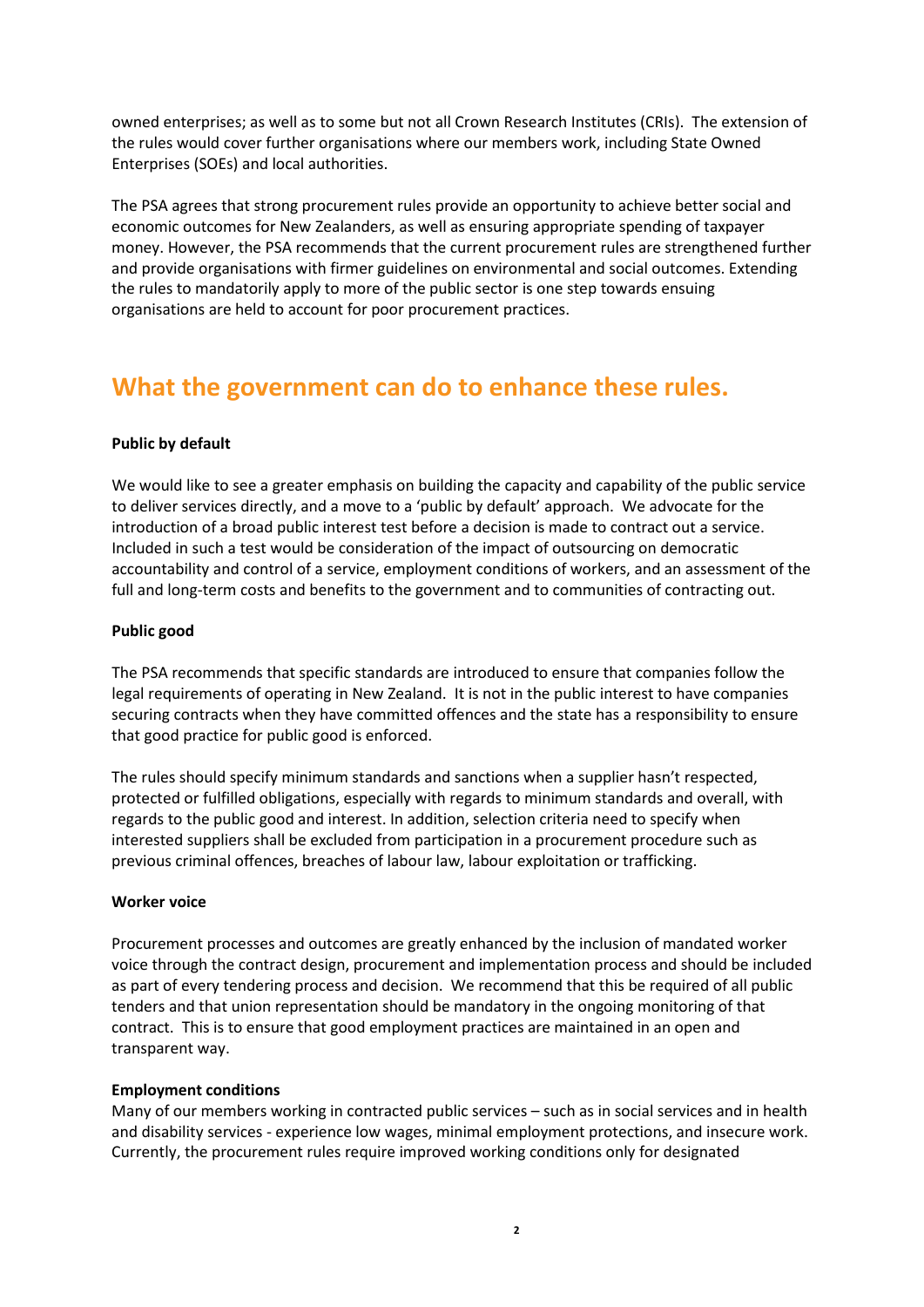contracts, and thus exclude all these workers. Poor procurement processes, and poor employment conditions, have a very real impact on the lives of these workers.

The narrow and limited application of the improved working conditions outcome in the procurement rules is disappointing and undermines the Government's overall employment relations priorities within the state sector. For instance, the requirement in the rules for suppliers to adhere to *minimal* employment regulations undercuts the government's commitment to pay the living wage to people working in the Public Service. We acknowledge the governments committed to pay the Living Wage to those contracting directly with public service departments and encourage the government to implement this more widely prior to it being a general requirement.

The rules are also inconsistent with the government's intention to ensure basic protection for workers in all forms of work including employees, self-employed (or contractors) and workers in a triangular employment relationship (or labour hire workers). Procurement is one important policy tool to provide decent work regardless of how people's work is classified. Some governments agencies, including, for instance, the Inland Revenue Department, currently use labour hire companies to provide the large scale labour required to undertake core public service activities. People working under these arrangements are paid well below the living wage and have no employment security.

There is no discussion in the document on the Government's commitment to eliminating gender employment inequities. All employers are prohibited by law from discriminating on the basis on gender (as well as ethnicity) – including in pay rates – the procurement rules should require the elimination of all gender and ethnicity employment inequities. The legal requirement of suppliers to ensure workplaces are free of gender and ethnic discrimination needs to be clear in this document and in, MBIE's *Suppliers Code of Conduct.* 

Public services that are outsourced are fulfilling part of the role and function of the state and should be subject to the same legislative and regulatory standards as state agencies. The PSA argues therefore that certain provisions of the Public Service Act – such as the obligation to be a good employer – should apply to organisations contracted to deliver public services.

#### **Health and Safety**

We are disappointed that the procurement rules do not require best practice in the area of health and safety for workers in contracted out services. In 2013 the 'Working Safer' document produced by the then Government as a blueprint for H&S reform following Pike River said: 'The use of government procurement processes to encourage better compliance by businesses will be explored'. It is disappointing that seven years later we are not really any further forward. The PSA encourages the government to require companies to use the SafePlus H&S assessment tool as a prerequisite for contracts and implement a requirement that companies demonstrate that they have effective worker participation and engagement systems.

The state must play a leadership role in modelling and requiring best practice in health and safety, throughout the supply chain; the reliance on "adequacy" throughout the document fails this responsibility.

Considering the current Covid19 pandemic and the health risks associated with this, the procurement rules need to be strengthened to ensure excellent health and safety practices. As previously mentioned, one of our most vulnerable workforces during this pandemic is our home support workers, who are some of our most at-risk front-line workers. In order to ensure the